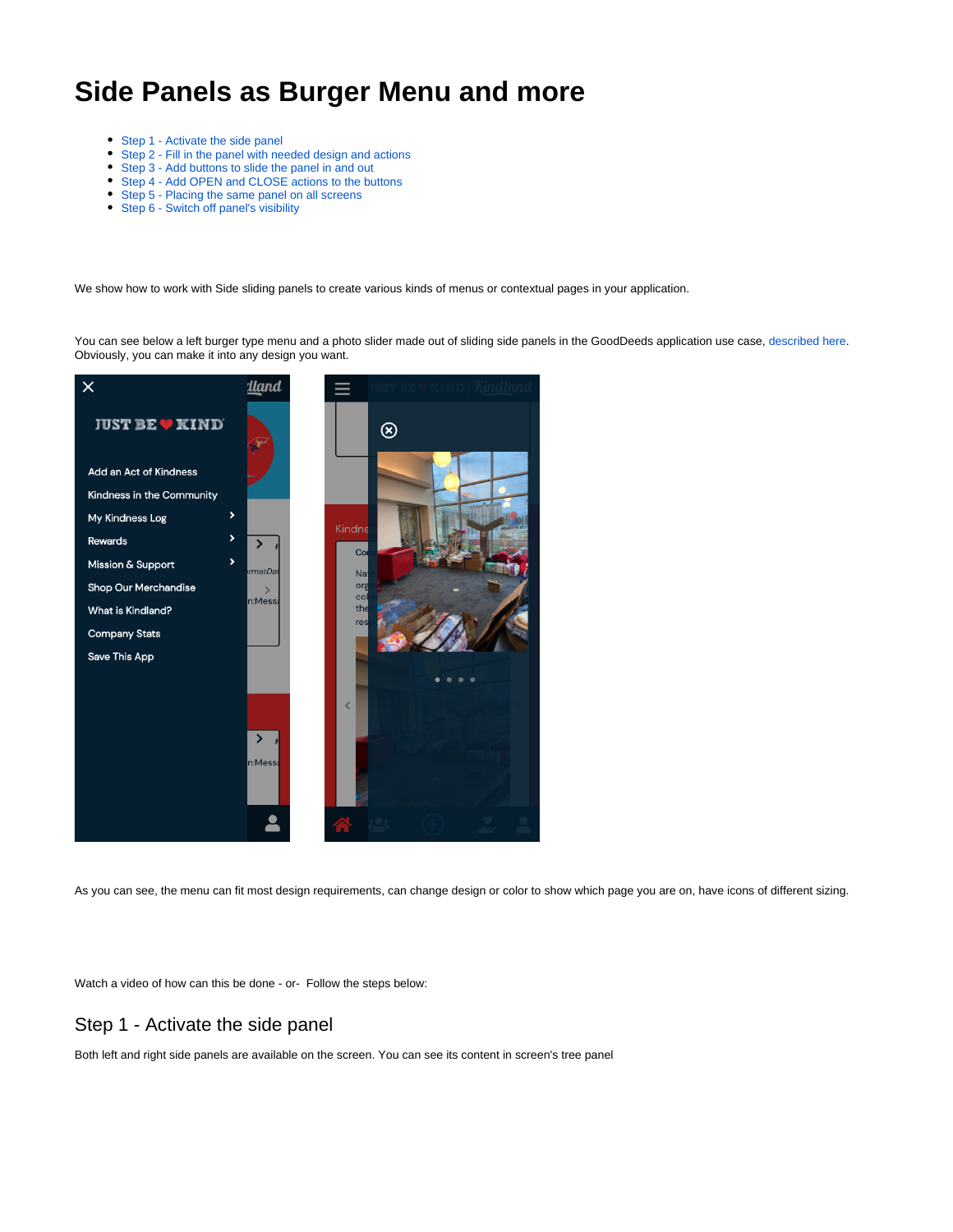| <b>Screen</b>                 |
|-------------------------------|
| $\triangleright$ $\Box$ right |
| $\triangleright$ $\Box$ left  |

To see the panel visually go to Screen's Properties on you right side and set visibility to SHOW.

| Properties 'Screen'  | 翆 |  |
|----------------------|---|--|
| Screen Name          |   |  |
| Home screen          |   |  |
|                      |   |  |
| Show                 |   |  |
| $\vee$ Hide          |   |  |
|                      |   |  |
| Left panel behavior  |   |  |
| Default              | ÷ |  |
| Right panel          |   |  |
| Hide                 | ÷ |  |
| Right panel behavior |   |  |
| Default              | ÷ |  |
|                      |   |  |

You will see the needed panel slide out and be able to visually edit its content.

## <span id="page-1-0"></span>Step 2 - Fill in the panel with needed design and actions

Just use all the usual tools to design you panel design and actions.

NOTE - that the sample panel below has SUB-menus, which are easily made by hide and show properties of screen components, [as described here.](https://docs.mobsted.com/display/KB/Hide+and+Show+Screen+Elements)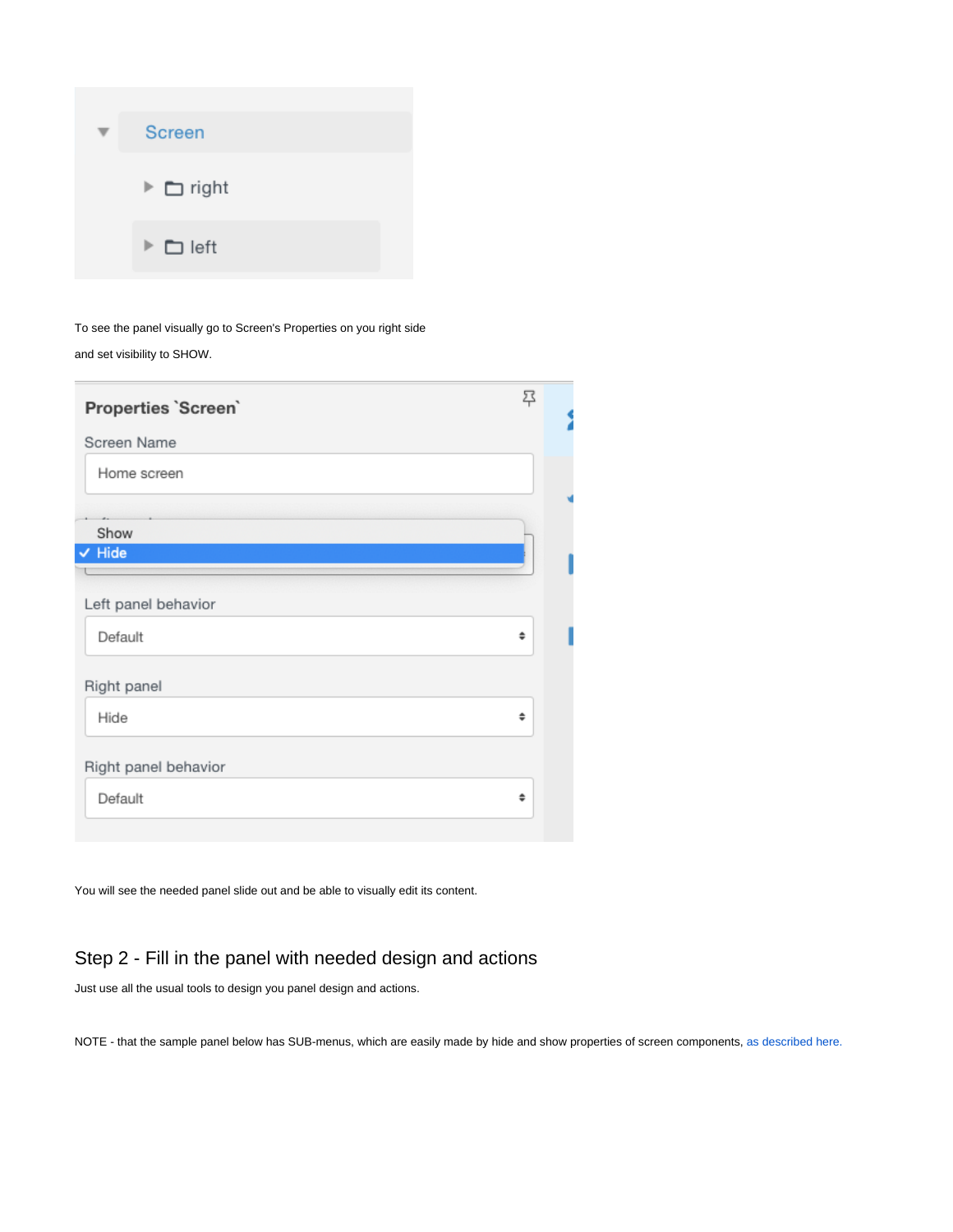

## <span id="page-2-0"></span>Step 3 - Add buttons to slide the panel in and out

For example on a sample app, we used a "burger" font Awesome element to open the menu, which you place somewhere in your interface.

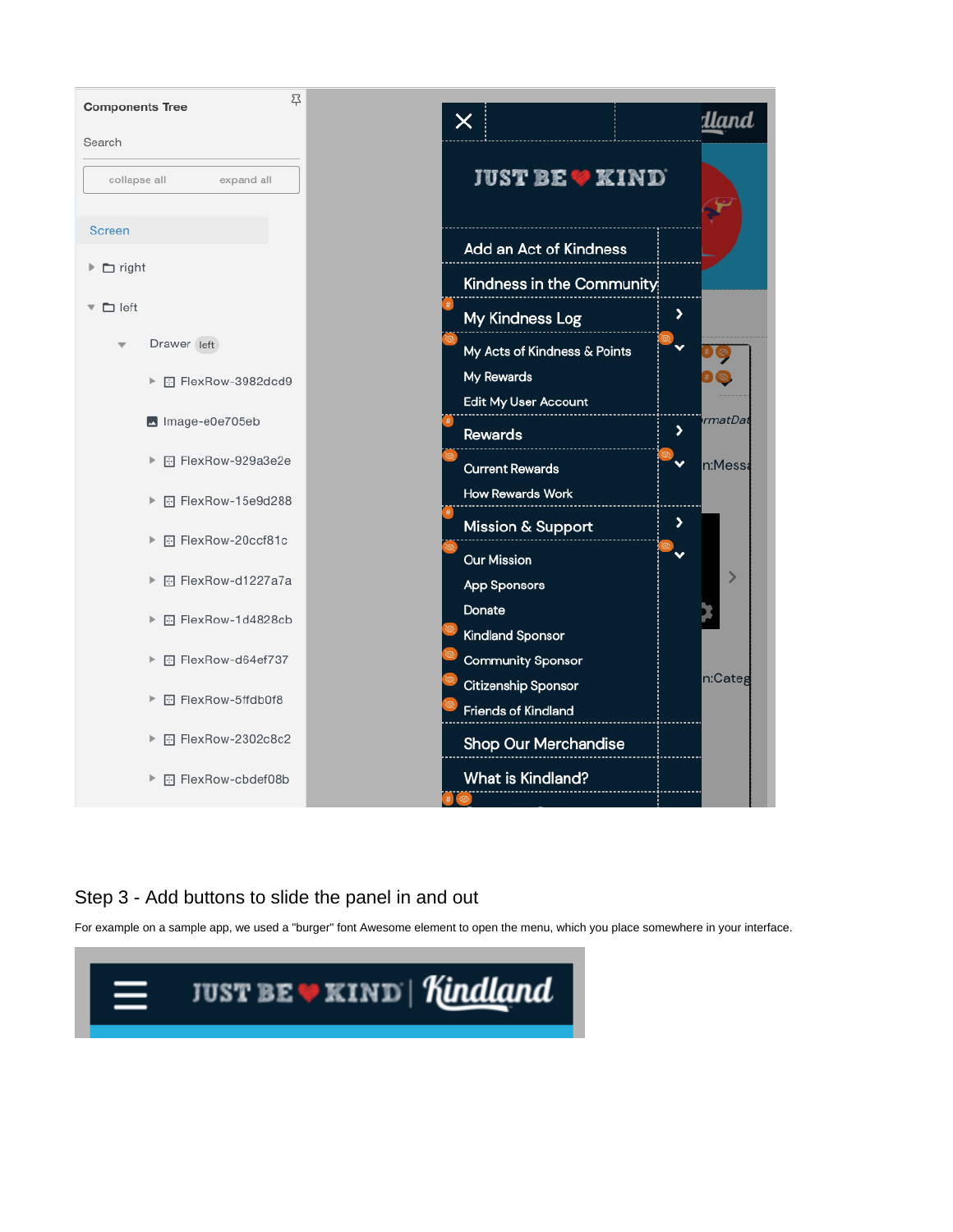

and "cross" elements to close the menu, which you place anywhere on the OPENED side panel, as it will enact closing the panel.

Obviously you can choose any design of open/close element as you need to better tell users what is in that panel.

### <span id="page-3-0"></span>Step 4 - Add OPEN and CLOSE actions to the buttons

- 1. Select the Button on which panel needs to slide, marked green.
- 2. Open Actions panel and add a standard Action to the button called "Set Component Property", marked orange :

| ≡ | 묚<br>Actions 'Button'<br>罢                                                                                             |
|---|------------------------------------------------------------------------------------------------------------------------|
|   | Copy actions<br>$\mathbf{r}$<br>$\checkmark$<br>Choose source component                                                |
|   | ADD NEW ACTION $\blacktriangleright$                                                                                   |
|   | Set Component property action settings                                                                                 |
|   | Select component<br>Screen<br>Select property name<br>$\overline{\phantom{a}}$<br>leftpanel<br>Left panel<br>Show<br>٠ |
|   | Choose event type<br>$\checkmark$<br>ADD EXECUTION CONDITIONS<br>Ca<br>Save<br>cel                                     |

3. Select for which component you want to perform the Action, marked red - in this case the Screen itself, and then Screen's property for which you perform the Action (left panel in this case), and then set state to SHOW.

4. Save! Marked blue .

5. REPEAT the 1-4 for the CLOSING element in your design, but at the last step set as HIDE: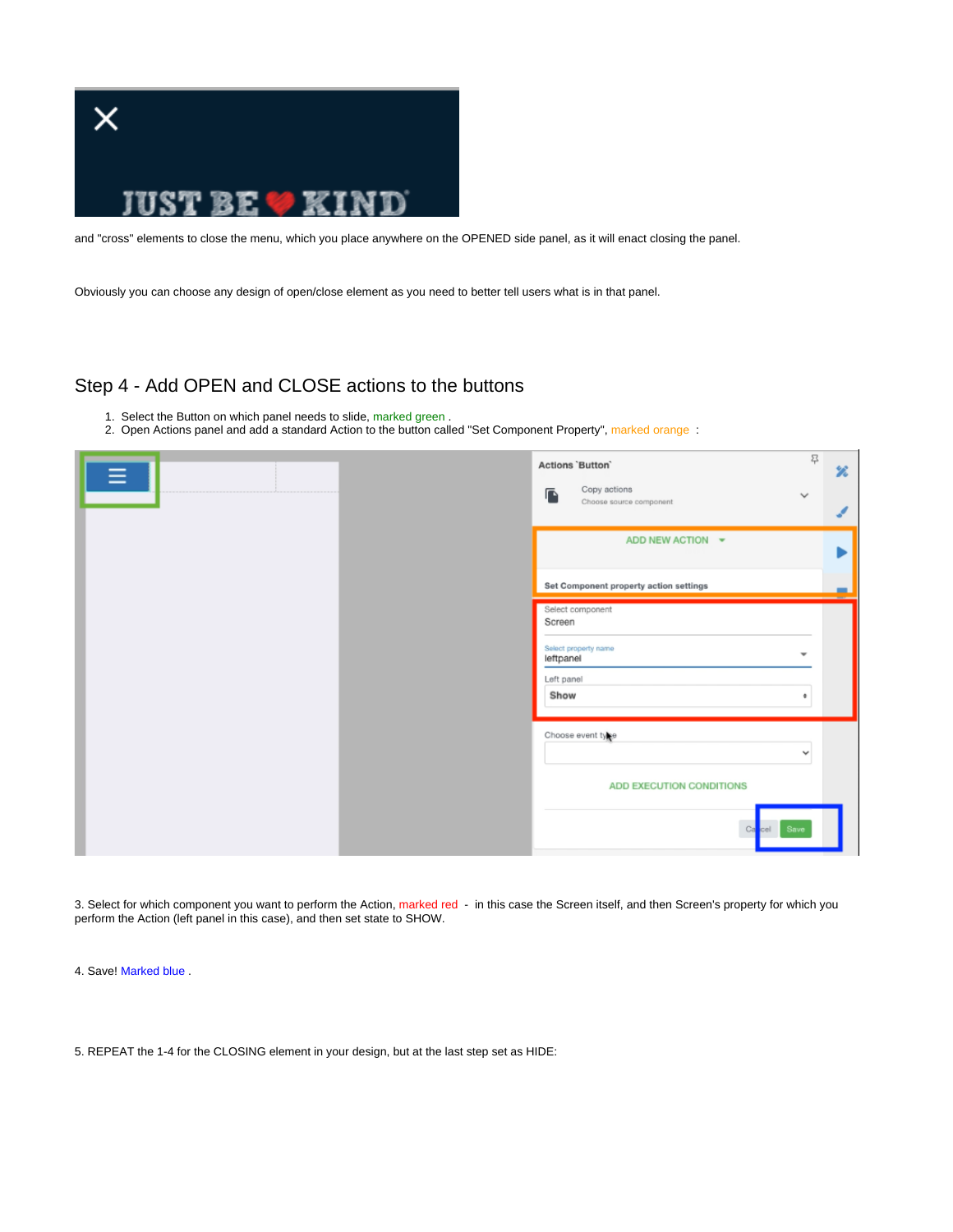#### Set Component property action settings

Select component

#### Screen

| Select property name<br>leftpanel |  |
|-----------------------------------|--|
| Show                              |  |
| $\vee$ Hide                       |  |

#### SAVE THE APP!!!

Now, both of your buttons, burger and cross, will show and hide the left panel on the particular screen.

### <span id="page-4-0"></span>Step 5 - Placing the same panel on all screens

It is important to remember, that each of your screens CAN have their own panels. This is often needed in logic of some apps.

So you can have different panels on each screen, or you can have the same one on every screen. For this you need to either copy a Drawer (which contains the panel) or just copy a flex row, which contains a full design of your panel (recommended):



#### 1. Select the needed FlexRow and copy it to buffer

2. Go to the other screen and PASTE it to Drawer in the components tree: